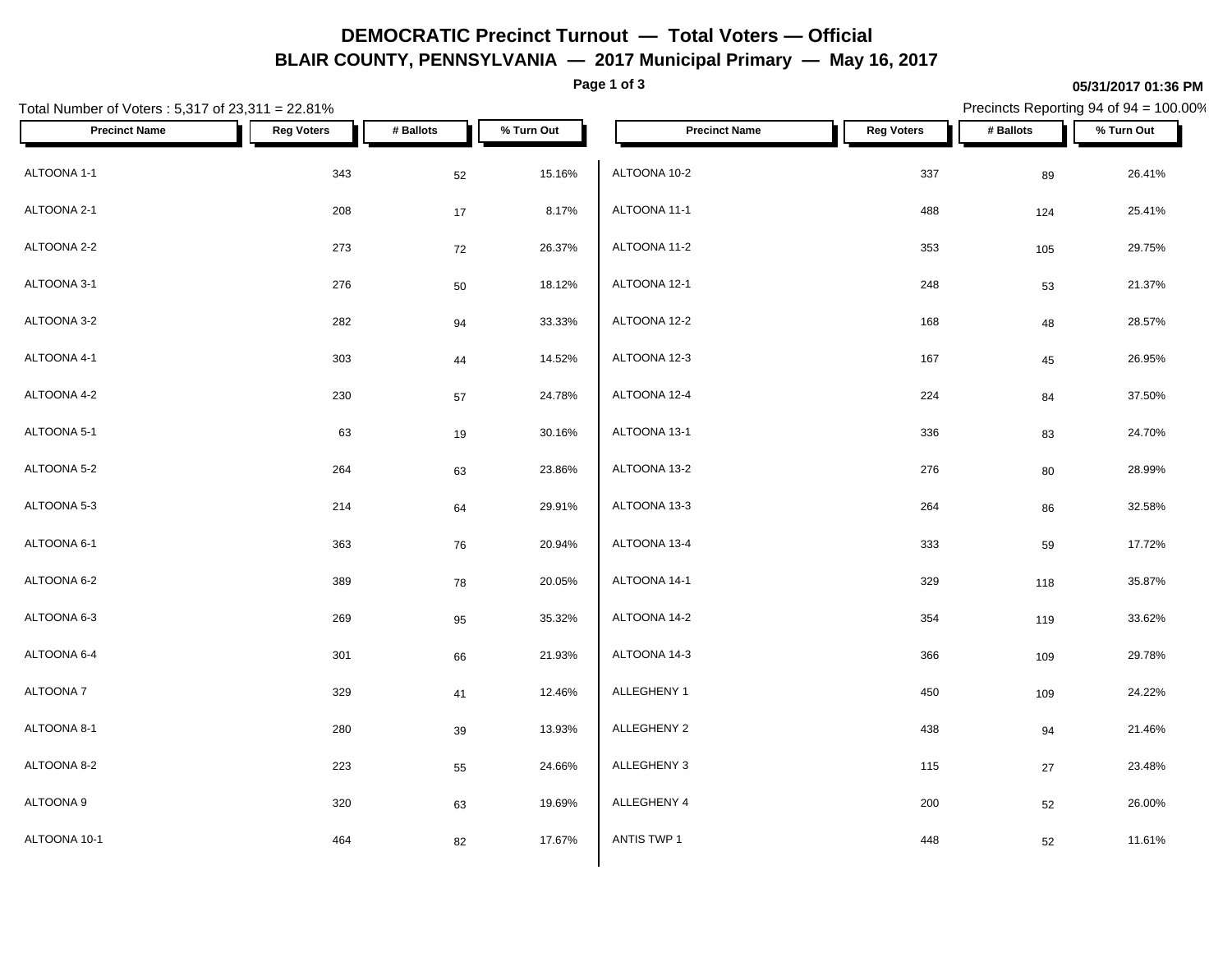# **DEMOCRATIC Precinct Turnout — Total Voters — Official BLAIR COUNTY, PENNSYLVANIA — 2017 Municipal Primary — May 16, 2017**

**Page 2 of 3**

#### **05/31/2017 01:36 PM**

Precincts Reporting 94 of 94 = 100.00%

| Total Number of Voters: 5,317 of 23,311 = 22.81% |                     |           |            |                        |                   | Precincts Reporting 94 of 94 = 100.00% |            |  |  |  |
|--------------------------------------------------|---------------------|-----------|------------|------------------------|-------------------|----------------------------------------|------------|--|--|--|
| <b>Precinct Name</b>                             | <b>Reg Voters</b>   | # Ballots | % Turn Out | <b>Precinct Name</b>   | <b>Reg Voters</b> | # Ballots                              | % Turn Out |  |  |  |
| ANTIS TWP 2                                      | 297                 | 59        | 19.87%     | HOLLIDAYSBURG 2        | 161               | 53                                     | 32.92%     |  |  |  |
| ANTIS TWP 3                                      | 365                 | 49        | 13.42%     | HOLLIDAYSBURG 3        | 177               | $44\,$                                 | 24.86%     |  |  |  |
| BELLWOOD BORO                                    | 285                 | 35        | 12.28%     | HOLLIDAYSBURG 4        | 204               | 82                                     | 40.20%     |  |  |  |
| <b>BLAIR TWP 1</b>                               | 295                 | 95        | 32.20%     | <b>HOLLIDAYSBURG 5</b> | 144               | 46                                     | 31.94%     |  |  |  |
| <b>BLAIR TWP 2</b>                               | 311                 | 91        | 29.26%     | HOLLIDAYSBURG 6        | 135               | 23                                     | 17.04%     |  |  |  |
| <b>BLAIR TWP 3</b>                               | 602                 | 42        | 6.98%      | HOLLIDAYSBURG 7        | 109               | 30                                     | 27.52%     |  |  |  |
| <b>CATHARINE TWP</b>                             | 91                  | 16        | 17.58%     | <b>HUSTON TWP</b>      | 99                | 27                                     | 27.27%     |  |  |  |
| <b>DUNCANSVILLE</b>                              | 240                 | 73        | 30.42%     | <b>JUNIATA TWP</b>     | 128               | $27\,$                                 | 21.09%     |  |  |  |
| FRANKSTOWN TWP1                                  | 240                 | 56        | 23.33%     | LOGAN TWP 1            | 406               | 106                                    | 26.11%     |  |  |  |
| FRANKSTOWN TWP2                                  | 272                 | 64        | 23.53%     | LOGAN TWP 2            | 479               | 122                                    | 25.47%     |  |  |  |
| FRANKSTOWN TWP3                                  | 242                 | 54        | 22.31%     | LOGAN TWP 3            | 242               | 74                                     | 30.58%     |  |  |  |
| FRANKSTOWN TWP4                                  | $\mathsf{O}\xspace$ | 52        | 0.00%      | LOGAN TWP 4            | 318               | 84                                     | 26.42%     |  |  |  |
| FRANKSTOWN TWP5                                  | 787                 | 76        | 9.66%      | LOGAN TWP 5            | 339               | 80                                     | 23.60%     |  |  |  |
| FREEDOM TWP 1                                    | 156                 | 39        | 25.00%     | LOGAN TWP 6            | 506               | 97                                     | 19.17%     |  |  |  |
| FREEDOM TWP 2                                    | 295                 | 61        | 20.68%     | LOGAN TWP 7            | 177               | 48                                     | 27.12%     |  |  |  |
| <b>GREENFIELD TWP1</b>                           | 256                 | 68        | 26.56%     | MARTINSBURG 1          | 91                | 36                                     | 39.56%     |  |  |  |
| <b>GREENFIELD TWP2</b>                           | 29                  | 10        | 34.48%     | <b>MARTINSBURG 2</b>   | 126               | 31                                     | 24.60%     |  |  |  |
| <b>GREENFIELD TWP3</b>                           | 292                 | 66        | 22.60%     | NEWRY BORO             | 54                | 22                                     | 40.74%     |  |  |  |
| <b>HOLLIDAYSBURG 1</b>                           | 134                 | 36        | 26.87%     | NORTH WOODBURY         | 263               | 53                                     | 20.15%     |  |  |  |
|                                                  |                     |           |            |                        |                   |                                        |            |  |  |  |